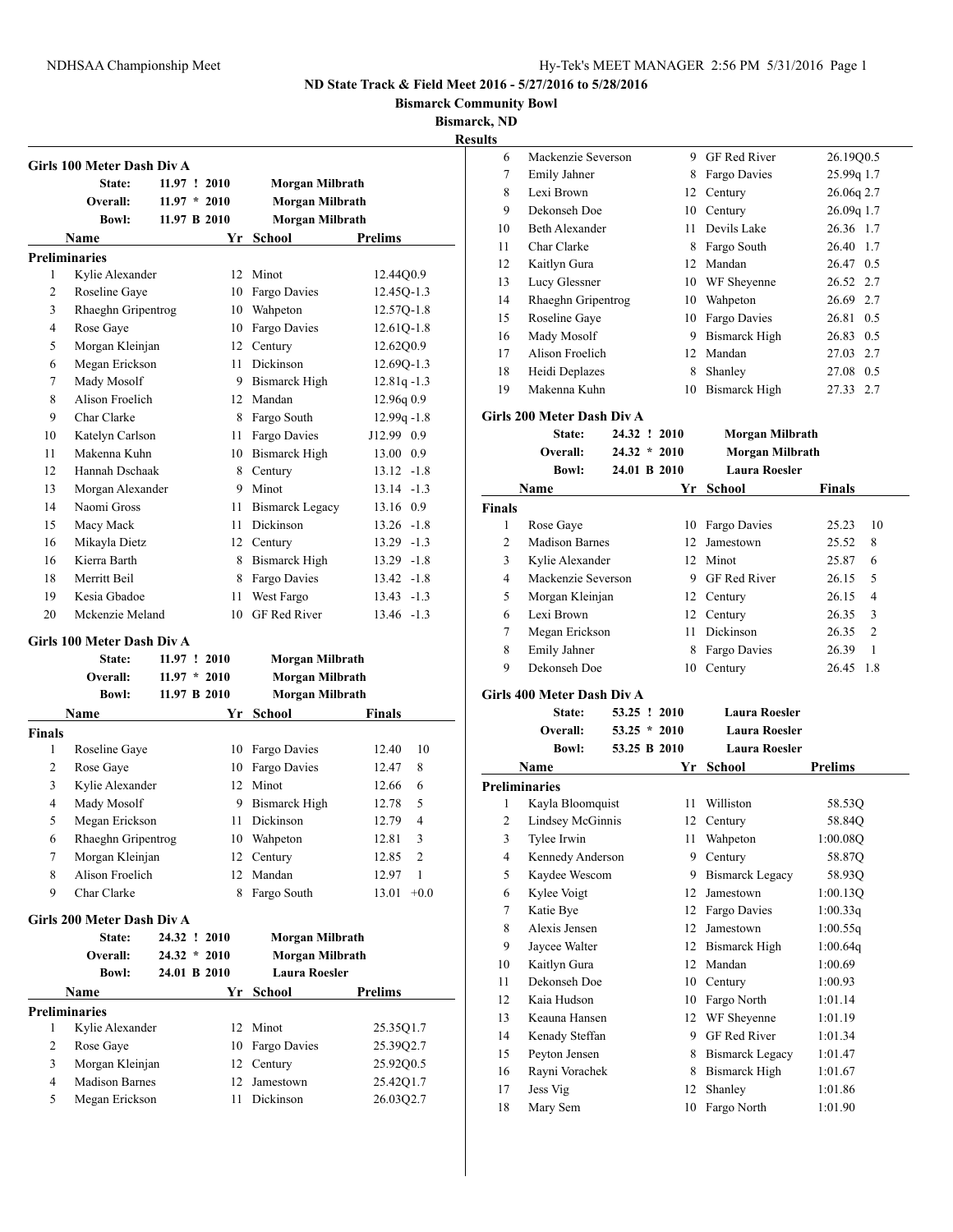**Bismarck Community Bowl**

**Bismarck, ND**

**Results**

|               | Preliminaries  (Girls 400 Meter Dash Div A) |                |  |      |                      |                |                |
|---------------|---------------------------------------------|----------------|--|------|----------------------|----------------|----------------|
|               | Name                                        |                |  |      | Yr School            | <b>Prelims</b> |                |
| 19            | Hannah Dschaak                              |                |  | 8    | Century              | 1:03.42        |                |
|               | Girls 400 Meter Dash Div A                  |                |  |      |                      |                |                |
|               | State:                                      | $53.25$ !      |  | 2010 | <b>Laura Roesler</b> |                |                |
|               | Overall:                                    | $53.25$ *      |  | 2010 | <b>Laura Roesler</b> |                |                |
|               | <b>Bowl:</b>                                | 53.25 B 2010   |  |      | <b>Laura Roesler</b> |                |                |
|               | <b>Name</b>                                 |                |  |      | Yr School            | Finals         |                |
| <b>Finals</b> |                                             |                |  |      |                      |                |                |
| 1             | Kennedy Anderson                            |                |  |      | 9 Century            | 57.62          | 10             |
| 2             | Tylee Irwin                                 |                |  | 11   | Wahpeton             | 58.42          | 8              |
| 3             | Kayla Bloomquist                            |                |  | 11   | Williston            | 58.58          | 6              |
| 4             | Lindsey McGinnis                            |                |  |      | 12 Century           | 58.88          | 5              |
| 5             | Kaydee Wescom                               |                |  |      | 9 Bismarck Legacy    | 58.97          | $\overline{4}$ |
| 6             | Kylee Voigt                                 |                |  |      | 12 Jamestown         | 59.44          | 3              |
| 7             | Katie Bye                                   |                |  |      | 12 Fargo Davies      | 1:00.03        | $\overline{c}$ |
| 8             | Alexis Jensen                               |                |  | 12   | Jamestown            | 1:00.35        | 1              |
| 9             | Jaycee Walter                               |                |  | 12   | Bismarck High        | 1:01.28        |                |
|               | Girls 800 Meter Run Div A                   |                |  |      |                      |                |                |
|               | State:                                      | 2:10.78 ! 2008 |  |      | <b>Laura Roesler</b> |                |                |
|               | Overall:                                    | $2:10.78$ *    |  | 2008 | <b>Laura Roesler</b> |                |                |
|               | <b>Bowl:</b>                                | 2:10.78 B 2008 |  |      | <b>Laura Roesler</b> |                |                |
|               | Name                                        |                |  | Yr   | <b>School</b>        | Finals         |                |
| <b>Finals</b> |                                             |                |  |      |                      |                |                |
| 1             | Ellen Erie                                  |                |  |      | 12 Shanley           | 2:17.24        | 10             |
| 2             | Lindsey Werner                              |                |  |      | 9 Bismarck Legacy    | 2:18.62        | 8              |
| 3             | Taryn Neameyer                              |                |  |      | 12 Century           | 2:19.18        | 6              |
| 4             | Mattie ShirleyFairbairn                     |                |  |      | 9 Bismarck High      | 2:19.94        | 5              |
| 5             | Jennifer Dufner                             |                |  | 11   | West Fargo           | 2:21.97        | 4              |
| 6             | Kayla Bloomquist                            |                |  | 11   | Williston            | 2:22.03        | 3              |
| 7             | Jacey Wilson                                |                |  |      | 12 Mandan            | 2:23.04        | 2              |
| 8             | Karly Ackley                                |                |  | 11   | <b>GF</b> Central    | 2:23.14        | 1              |
| 9             | McKenzie Burian                             |                |  |      | 9 Fargo Davies       | 2:23.86        |                |
| 10            | Kelby Anderson                              |                |  | 11   | Century              | 2:24.52        |                |
| 11            | Meg Super                                   |                |  |      | 12 Minot             | 2:25.10        |                |
| 12            | McKenna Vetter                              |                |  | 12   | Fargo Davies         | 2:25.60        |                |
| 13            | Rachel Torrey                               |                |  | 10   | <b>GF</b> Central    | 2:25.69        |                |
| 14            | Alexis Roehl                                |                |  | 9    | GF Central           | 2:25.80        |                |
| 15            | Ryleigh Wacha                               |                |  | 7    | Fargo Davies         | 2:25.88        |                |
| 16            | Kelby Rinas                                 |                |  | 8    | Mandan               | 2:28.19        |                |
| 17            | Callie Clausnitzer                          |                |  | 8    | <b>Bismarck High</b> | 2:29.25        |                |
| 18            | Meghan Ford                                 |                |  | 7    | Jamestown            | 2:29.67        |                |
| 19            | Allie Wahlund                               |                |  | 8    | Minot                | 2:30.02        |                |
| 20            | <b>Taylor Dietz</b>                         |                |  | 7    | Fargo Davies         | 2:30.29        |                |
| 21            | Grace Gannon                                |                |  | 12   | <b>Bismarck High</b> | 2:30.36        |                |
| 22            | Abigail Hoffarth                            |                |  | 8    | Minot                | 2:30.87        |                |
| 23            | Katie Bye                                   |                |  | 12   | Fargo Davies         | 2:36.12        |                |
|               |                                             |                |  |      |                      |                |                |

|                          | Girls 1600 Meter Run Div A<br>State: | 4:44.44 ! 1993         |             | <b>Becki Wells</b>     |                           |
|--------------------------|--------------------------------------|------------------------|-------------|------------------------|---------------------------|
|                          | <b>Overall:</b>                      | 4:44.44 * 1993         |             | <b>Becki Wells</b>     |                           |
|                          | <b>Bowl:</b>                         | 4:56.19 B 2001         |             | <b>Carly Emil</b>      |                           |
|                          | Name                                 |                        | Yr          | <b>School</b>          | <b>Finals</b>             |
| <b>Finals</b>            |                                      |                        |             |                        |                           |
| 1                        | Karly Ackley                         |                        | 11          | <b>GF</b> Central      | 4:53.76B<br>10            |
| 2                        | Mattie ShirleyFairbairn              |                        |             | 9 Bismarck High        | 4:58.70<br>8              |
| 3                        | Kelby Anderson                       |                        | 11 -        | Century                | 6<br>5:01.03              |
| $\overline{\mathcal{L}}$ | Alexis Roehl                         |                        |             | 9 GF Central           | 5<br>5:02.82              |
| 5                        | Jennifer Dufner                      |                        |             | 11 West Fargo          | $\overline{4}$<br>5:03.69 |
| 6                        | Kelby Rinas                          |                        |             | 8 Mandan               | 3<br>5:07.08              |
| 7                        | Ryleigh Wacha                        |                        |             | 7 Fargo Davies         | $\overline{2}$<br>5:07.17 |
| 8                        | Callie Clausnitzer                   |                        |             | 8 Bismarck High        | $\mathbf{1}$<br>5:07.49   |
| 9                        | Lindsey Werner                       |                        | 9           | <b>Bismarck Legacy</b> | 5:08.02                   |
| 10                       | Elizabeth Yoder                      |                        | 11          | <b>Dickinson</b>       | 5:12.10                   |
| 11                       | Rachel Torrey                        |                        |             | 10 GF Central          | 5:15.17                   |
| 12                       | <b>Emily Goldade</b>                 |                        | $7^{\circ}$ | Century                | 5:16.30                   |
| 13                       | Megan Lundstrom                      |                        |             | 9 Fargo Davies         | 5:16.84                   |
| 14                       | Abigail Hoffarth                     |                        |             | 8 Minot                | 5:18.96                   |
| 15                       | Grace Gannon                         |                        |             | 12 Bismarck High       | 5:21.25                   |
| 16                       | McKenna Vetter                       |                        |             | 12 Fargo Davies        | 5:21.41                   |
| 17                       | Fiona Smith                          |                        |             | 8 Shanley              | 5:22.31                   |
| 18                       | McKenna Lovehaug                     |                        | $7^{\circ}$ | Fargo Davies           | 5:24.99                   |
| 19                       | Meghan Ford                          |                        | $\tau$      | Jamestown              | 5:26.13                   |
| 20                       | Grace Roehl                          |                        |             | 12 GF Central          | 5:27.36                   |
| 21                       | McKenzie Burian                      |                        | 9.          | Fargo Davies           | 5:29.87                   |
| 22                       | Cadee Ryckman                        |                        | 8           | <b>Bismarck High</b>   | 5:31.42                   |
| 23                       | <b>Taylor Dietz</b>                  |                        | $7^{\circ}$ | Fargo Davies           | 5:32.15                   |
| 24                       | Mikaylah Ross                        |                        |             | 12 Valley City         | 5:33.02                   |
| 25                       | Meg Super                            |                        |             | 12 Minot               | 5:37.00                   |
| 26                       | Caleigh Anderson                     |                        |             | 10 WF Sheyenne         | 5:40.48                   |
| 27                       | Ramsey Brown                         |                        | 7           | Devils Lake            | 5:50.87                   |
|                          | Girls 3200 Meter Run Div A           |                        |             |                        |                           |
|                          | <b>State:</b>                        | 10:32.86 ! 2016        |             | <b>Karly Ackley</b>    |                           |
|                          | <b>Overall:</b>                      | $10:32.86 * 5/27/2016$ |             | <b>Karly Ackley</b>    |                           |
|                          | <b>Bowl:</b>                         | 10:36.95 B 2004        |             | <b>Krista Anderson</b> |                           |
|                          | Name                                 |                        | Yr          | <b>School</b>          | <b>Finals</b>             |

|               | .                       | . . | www               | * ******  |                |
|---------------|-------------------------|-----|-------------------|-----------|----------------|
| <b>Finals</b> |                         |     |                   |           |                |
| 1             | Karly Ackley            | 11  | <b>GF</b> Central | 10:32.86! | 10             |
| 2             | Mattie ShirleyFairbairn | 9   | Bismarck High     | 10:32.94B | 8              |
| 3             | Kelby Anderson          | 11  | Century           | 10:52.51  | 6              |
| 4             | Kelby Rinas             | 8   | Mandan            | 11:03.13  | 5              |
| 5             | Elizabeth Yoder         | 11  | Dickinson         | 11:03.73  | $\overline{4}$ |
| 6             | Jennifer Dufner         | 11  | West Fargo        | 11:05.40  | 3              |
| 7             | Alexis Roehl            | 9   | <b>GF</b> Central | 11:07.57  | $\overline{c}$ |
| 8             | Abigail Hoffarth        | 8   | Minot             | 11:13.37  | 1              |
| 9             | Callie Clausnitzer      | 8   | Bismarck High     | 11:13.94  |                |
| 10            | Rachel Torrey           | 10  | <b>GF</b> Central | 11:19.48  |                |
| 11            | Fiona Smith             | 8   | Shanley           | 11:38.40  |                |
| 12            | Meghan Ford             | 7   | Jamestown         | 11:41.09  |                |
| 13            | Grace Gannon            | 12  | Bismarck High     | 11:46.58  |                |
| 14            | Grace Roehl             | 12  | <b>GF</b> Central | 11:58.78  |                |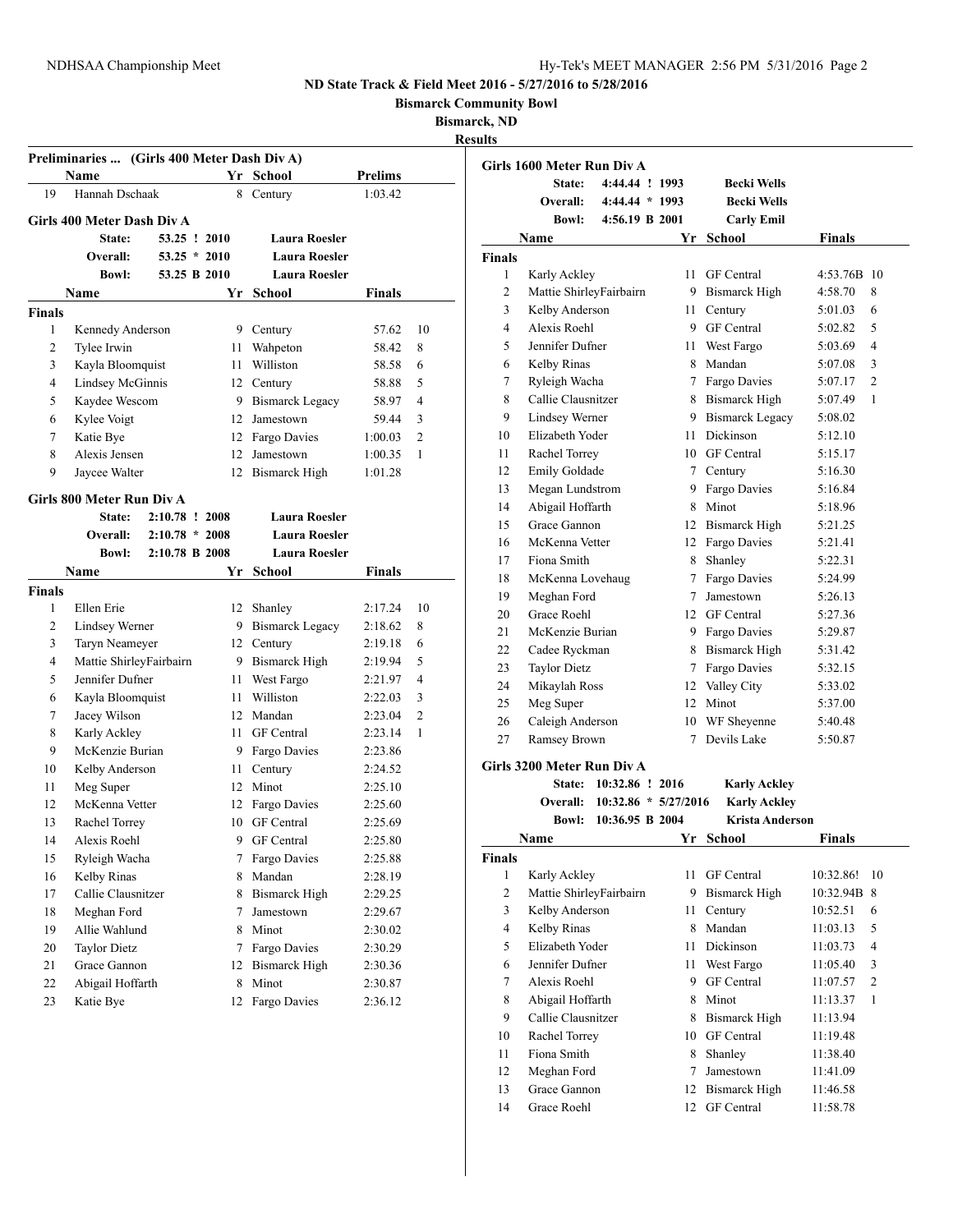**Bismarck Community Bowl**

**Bismarck, ND**

**Results**

|                | Finals  (Girls 3200 Meter Run Div A) |                |      |                          |                |
|----------------|--------------------------------------|----------------|------|--------------------------|----------------|
|                | Name                                 |                |      | Yr School                | <b>Finals</b>  |
| 15             | Jacey Wilson                         |                |      | 12 Mandan                | 12:06.47       |
| 16             | Mikaylah Ross                        |                |      | 12 Valley City           | 12:08.98       |
| 17             | Nikki Schreiner                      |                |      | 11 West Fargo            | 12:10.85       |
| 18             | Payton Lane                          |                |      | 8 Fargo Davies           | 12:12.25       |
| 19             | Allie Nelson                         |                |      | 8 Minot                  | 12:13.07       |
| 20             | Mandy Stenehjem                      |                |      | 12 Century               | 12:17.70       |
| 21             | Brianna Rittenbach                   |                |      | 9 Century                | 12:18.74       |
| 22             | Maggie Powell                        |                | 12   | <b>GF</b> Central        | 12:27.98       |
|                | <b>Girls 100 Meter Hurdles Div A</b> |                |      |                          |                |
|                | <b>State:</b>                        | 14.56 ! 2005   |      | <b>McKenzie Mehlisch</b> |                |
|                | Overall:                             | $14.33 * 2005$ |      | <b>Whitney Carlson</b>   |                |
|                | <b>Bowl:</b>                         | 14.48 B 2004   |      | <b>Adriana Friezen</b>   |                |
|                | Name                                 |                |      | Yr School                | Prelims        |
|                | <b>Preliminaries</b>                 |                |      |                          |                |
| 1              | Kaia Beil                            |                |      | 10 Fargo Davies          | 15.07Q1.2      |
| $\overline{c}$ | Kennedi Sand                         |                |      | 12 West Fargo            | $15.30Q + 0.0$ |
| 3              | Sally Korgho                         |                |      | 8 Fargo Davies           | $15.55Q+0.0$   |
| 4              | Mackenzie Severson                   |                |      | 9 GF Red River           | 15.56Q1.2      |
| 5              | Kylie Alexander                      |                |      | 12 Minot                 | 15.74Q1.2      |
| 6              | Halie Harland                        |                |      | 10 Fargo Davies          | $16.19Q+0.0$   |
| 7              | Josie Anderson                       |                |      | 12 Century               | $16.10q$ 1.2   |
| 8              | <b>Britta Curl</b>                   |                |      | 10 Bis St.Mary's         | 16.29q 1.2     |
| 9              | Olivia Hammerschmidt                 |                |      | 12 Fargo North           | $16.32q + 0.0$ |
| 10             | Samantha Anklam                      |                | 11 - | <b>Bismarck Legacy</b>   | 16.38 1.2      |
| 11             | Annika Arnold                        |                |      | 12 Minot                 | $16.72 +0.0$   |
| 12             | Nicole Streyle                       |                |      | 12 Bismarck High         | $17.09 +0.0$   |
| 13             | <b>Brienne Roehrich</b>              |                |      | 12 Valley City           | $17.11 + 0.0$  |
| 14             | Chloe Lambrecht                      |                |      | 10 Century               | $17.29 +0.0$   |
| 15             | Anna Frey                            |                | 8    | Mandan                   | 27.91 1.2      |
|                | Girls 100 Meter Hurdles Div A        |                |      |                          |                |
|                | <b>State:</b>                        | 14.56 ! 2005   |      | <b>McKenzie Mehlisch</b> |                |
|                | Overall:                             | $14.33 * 2005$ |      | <b>Whitney Carlson</b>   |                |
|                | <b>Bowl:</b>                         | 14.48 B 2004   |      | <b>Adriana Friezen</b>   |                |
|                | Name                                 |                | Yr   | School                   | Finals         |
| <b>Finals</b>  |                                      |                |      |                          |                |
| 1              | Kaia Beil                            |                | 10   | Fargo Davies             | 15.15<br>10    |
| 2              | Kennedi Sand                         |                |      | 12 West Fargo            | 15.27<br>8     |
| 3              | Sally Korgho                         |                | 8    | Fargo Davies             | 15.52<br>6     |
| 4              | Mackenzie Severson                   |                | 9.   | GF Red River             | 5<br>15.64     |
| 5              | Halie Harland                        |                | 10   | Fargo Davies             | 4<br>15.82     |
| 6              | Olivia Hammerschmidt                 |                | 12   | Fargo North              | 3<br>15.99     |
| 7              | Kylie Alexander                      |                | 12   | Minot                    | 2<br>16.00     |
| 8              | Josie Anderson                       |                | 12   | Century                  | 16.14<br>1     |
| 9              | Britta Curl                          |                | 10   | Bis St.Mary's            | 18.06 0.6      |
|                |                                      |                |      |                          |                |

|               | Girls 300 Meter Hurdles Div A                     |                |  |                     |                        |                         |
|---------------|---------------------------------------------------|----------------|--|---------------------|------------------------|-------------------------|
|               | <b>State:</b>                                     | 42.51 ! 2010   |  |                     | <b>Ellie Grooters</b>  |                         |
|               | Overall:                                          | $42.26 * 2006$ |  |                     | <b>Whitney Carlson</b> |                         |
|               | <b>Bowl:</b>                                      | 42.26 B 2006   |  |                     | <b>Whitney Carlson</b> |                         |
|               | Name                                              |                |  |                     | Yr School              | Prelims                 |
|               | <b>Preliminaries</b>                              |                |  |                     |                        |                         |
| 1             | Halie Harland                                     |                |  | 10                  | Fargo Davies           | 45.47Q                  |
| 2             | Kylie Alexander                                   |                |  | 12 <sup>2</sup>     | Minot                  | 45.53Q                  |
| 3             | Meghan Orr                                        |                |  | 12                  | Jamestown              | 46.18Q                  |
| 4             | Tylee Irwin                                       |                |  | 11 -                | Wahpeton               | 46.41Q                  |
| 5             | Mackenzie Severson                                |                |  |                     | 9 GF Red River         | 46.60Q                  |
| 6             | Britta Curl                                       |                |  |                     | 10 Bis St.Mary's       | 46.66Q                  |
| 7             | Kaia Beil                                         |                |  |                     | 10 Fargo Davies        | 46.69q                  |
| 8             | Annika Arnold                                     |                |  |                     | 12 Minot               | 46.74q                  |
| 9             | <b>Beth Alexander</b>                             |                |  |                     | 11 Devils Lake         | 46.96q                  |
| 10            | Josie Anderson                                    |                |  |                     | 12 Century             | 47.04                   |
| 11            | Anna Frey                                         |                |  |                     | 8 Mandan               | 47.08                   |
| 12            | Alexis Wanner                                     |                |  |                     | 10 Shanley             | 47.72                   |
| 13            | Sally Korgho                                      |                |  |                     | 8 Fargo Davies         | 47.82                   |
| 14            | Lauren Picard                                     |                |  |                     | 9 Minot                | 48.65                   |
| 15            | Elle Hill                                         |                |  | 8                   | Bismarck High          | 49.00                   |
| 16            | Peyton Selle                                      |                |  |                     | 8 Dickinson            | 49.39                   |
| 17            | Hanna Schreiner                                   |                |  | 11                  | <b>GF Red River</b>    | 49.58                   |
|               | Girls 300 Meter Hurdles Div A                     |                |  |                     |                        |                         |
|               | State:                                            | 42.51 ! 2010   |  |                     | <b>Ellie Grooters</b>  |                         |
|               | Overall:                                          | $42.26 * 2006$ |  |                     | <b>Whitney Carlson</b> |                         |
|               | <b>Bowl:</b>                                      | 42.26 B 2006   |  |                     | <b>Whitney Carlson</b> |                         |
|               | Name                                              |                |  | Yr                  | <b>School</b>          | <b>Finals</b>           |
| <b>Finals</b> |                                                   |                |  |                     |                        |                         |
| 1             | Halie Harland                                     |                |  | 10                  | Fargo Davies           | 44.36<br>10             |
| 2             | Kylie Alexander                                   |                |  |                     | 12 Minot               | 44.44<br>8              |
| 3             | Tylee Irwin                                       |                |  | 11                  | Wahpeton               | 45.35<br>6              |
| 4             | Meghan Orr                                        |                |  |                     | 12 Jamestown           | 45.58<br>5              |
| 5             | Mackenzie Severson                                |                |  |                     | 9 GF Red River         | 45.61<br>4              |
| 6             | Britta Curl                                       |                |  |                     | 10 Bis St.Mary's       | 45.63<br>3              |
| 7             | Kaia Beil                                         |                |  |                     | 10 Fargo Davies        | $\overline{2}$<br>46.05 |
| 8             | Annika Arnold                                     |                |  | 12                  | Minot                  | 1<br>46.93              |
| 9             | <b>Beth Alexander</b>                             |                |  | 11                  | Devils Lake            | 47.45                   |
|               | Girls 4x100 Meter Relay Div A                     |                |  |                     |                        |                         |
|               | State:                                            | 48.76 ! 2010   |  |                     | <b>Bismarck High</b>   |                         |
|               | K Friedt, A Bennes, T Moser, B Reiner<br>Overall: | $48.76 * 2010$ |  |                     | <b>Bismarck</b>        |                         |
|               | K Friedt, A Bennes, T Moser, B Reiner             |                |  |                     |                        |                         |
|               | <b>Bowl:</b>                                      | 48.76 B 2010   |  |                     |                        |                         |
|               | Friedt, Bennes, Moser, Reiner                     |                |  |                     |                        |                         |
|               | Team                                              |                |  |                     | Relay                  | Prelims                 |
|               | <b>Preliminaries</b>                              |                |  |                     |                        |                         |
| 1             | Fargo Davies                                      |                |  |                     | A                      | 48.93O                  |
|               | 1) Kaia Beil 10                                   |                |  |                     | 2) Emily Jahner 8      |                         |
|               | 3) Katelyn Carlson 11                             |                |  | 4) Roseline Gaye 10 |                        |                         |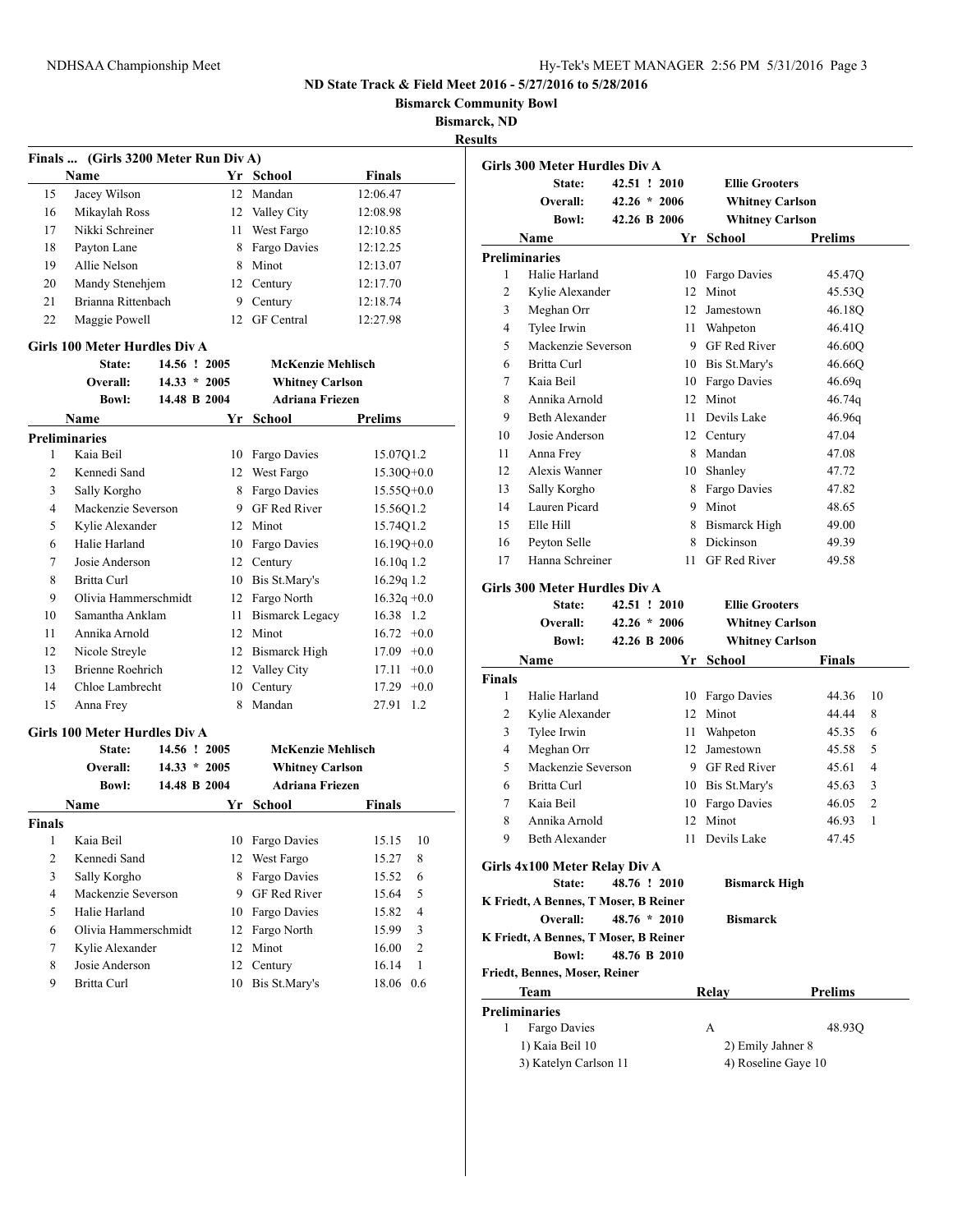**Bismarck Community Bowl**

**Bismarck, ND**

|    | Preliminaries  (Girls 4x100 Meter Relay Div A)<br>Team | Relay | <b>Prelims</b>                   |
|----|--------------------------------------------------------|-------|----------------------------------|
| 2  | Jamestown                                              | A     | 49.37Q                           |
|    | 1) Meghan Orr 12                                       |       | 2) Alexis Jensen 12              |
|    | 3) Kylee Voigt 12                                      |       | 4) Madison Barnes 12             |
| 3  | <b>Bismarck Century</b>                                | А     | 49.21Q                           |
|    | 1) Lindsey McGinnis 12                                 |       | 2) Morgan Kleinjan 12            |
|    | 3) Lexi Spotts 12                                      |       | 4) Hannah Dschaak 8              |
| 4  | Wahpeton                                               | A     | 49.41Q                           |
|    | 1) Kenzie Gripentrog 12                                |       | 2) Tylee Irwin 11                |
|    | 3) Rhaeghn Gripentrog 10                               |       | 4) Amber Lingen 11               |
| 5  | Dickinson                                              | А     | 50.67Q                           |
|    | 1) Macy Mack 11                                        |       | 2) Peyton Selle 8                |
|    | 3) Aspen Galster 11                                    |       | 4) Megan Erickson 11             |
| 6  | Fargo North                                            | A     | 50.92Q                           |
|    |                                                        |       |                                  |
|    | 1) Sarah Fiske 11                                      |       | 2) Sarah Wentz 12                |
| 7  | 3) Quincy Sime 11<br>Mandan                            | A     | 4) Alexis Bachmeier 11<br>50.99q |
|    |                                                        |       |                                  |
|    | 1) Alison Froelich 12                                  |       | 2) Courtney Olson 10             |
|    | 3) Alexis Radke 9                                      |       | 4) Katelyn Schmidt 10            |
| 8  | Minot                                                  | A     | 51.11q                           |
|    | 1) Darrien Nelson 11                                   |       | 2) Joree Obergfell 9             |
|    | 3) Morgan Alexander 9                                  |       | 4) Elise Klein 10                |
| 9  | <b>Bismarck High</b>                                   | A     | 51.15q                           |
|    | 1) Makenna Kuhn 10                                     |       | 2) Mady Mosolf 9                 |
|    | 3) Hannah Steckler 10                                  |       | 4) Kierra Barth 8                |
| 10 | West Fargo                                             | А     | 51.62                            |
|    | 1) Kesia Gbadoe 11                                     |       | 2) Brie Pulczinski 12            |
|    | 3) Taryn Troftgruben                                   |       | 4) Jesse Price 10                |
| 11 | <b>Bismarck Legacy</b>                                 | А     | 51.64                            |
|    | 1) Mercedes Baumgartner 11                             |       | 2) Emily Gerhardt 8              |
|    | 3) Samantha Anklam 11                                  |       | 4) Naomi Gross 11                |
| 12 | Fargo South                                            | А     | 51.65                            |
|    | 1) Ellone Gaylah 7                                     |       | 2) Liz Lawson 9                  |
|    | 3) Char Clarke 8                                       |       | 4) Anna Brakke 10                |
| 13 | Grand Forks Red River                                  | A     | 51.69                            |
|    | 1) Tiahna Burian 12                                    |       | 2) Kenady Steffan 9              |
|    | 3) Claire Leach 8                                      |       | 4) Mckenzie Meland 10            |
| 14 | WF Sheyenne                                            | А     | 51.99                            |
|    | 1) Alexis Hoffner 9                                    |       | 2) Keauna Hansen 12              |
|    | 3) Abi Kuznia 10                                       |       | 4) Abby Wendel 12                |
| 15 | <b>Grand Forks Central</b>                             | А     | 52.24                            |
|    | 1) Sophia Nelson 12                                    |       | 2) Lexi Grinolds 11              |
|    | 3) Sophie Rygh 8                                       |       | 4) Grace Finney 12               |
| 16 | Valley City                                            | А     | 52.38                            |
|    | 1) Olivia Olson 7                                      |       | 2) Brienne Roehrich 12           |
|    | 3) Grace Scherr 9                                      |       | 4) Grace Ihry 12                 |
| 17 | Shanley                                                | А     | 54.05                            |
|    | 1) McKenna Bares 7                                     |       | 2) Peyton Ekman 10               |
|    | 3) Shannon Doyle 10                                    |       | 4) Noelle Freeman                |

| Girls 4x100 Meter Relay Div A                 |                                               |       |                                              |    |
|-----------------------------------------------|-----------------------------------------------|-------|----------------------------------------------|----|
| State:                                        | 48.76 ! 2010                                  |       | <b>Bismarck High</b>                         |    |
|                                               | K Friedt, A Bennes, T Moser, B Reiner         |       |                                              |    |
| Overall:                                      | $48.76 * 2010$                                |       | <b>Bismarck</b>                              |    |
|                                               | K Friedt, A Bennes, T Moser, B Reiner         |       |                                              |    |
| <b>Bowl:</b>                                  | 48.76 B 2010                                  |       |                                              |    |
| Friedt, Bennes, Moser, Reiner                 |                                               |       |                                              |    |
|                                               |                                               |       |                                              |    |
| Team                                          |                                               | Relay | Finals                                       |    |
| <b>Finals</b><br>$\mathbf{1}$<br>Fargo Davies |                                               | А     | 49.10                                        | 10 |
| 1) Kaia Beil 10                               |                                               |       |                                              |    |
| 3) Katelyn Carlson 11                         |                                               |       | 2) Emily Jahner 8<br>4) Roseline Gaye 10     |    |
| <b>Bismarck Century</b><br>2                  |                                               | A     | 49.24                                        | 8  |
|                                               | 1) Lindsey McGinnis 12                        |       |                                              |    |
| 3) Lexi Spotts 12                             |                                               |       | 2) Morgan Kleinjan 12<br>4) Hannah Dschaak 8 |    |
| 3<br>Jamestown                                |                                               | A     | 49.62                                        | 6  |
|                                               |                                               |       |                                              |    |
| 1) Meghan Orr 12<br>3) Kylee Voigt 12         |                                               |       | 2) Alexis Jensen 12<br>4) Madison Barnes 12  |    |
| Wahpeton<br>4                                 |                                               | A     | 50.07                                        | 5  |
|                                               | 1) Kenzie Gripentrog 12                       |       | 2) Tylee Irwin 11                            |    |
|                                               | 3) Rhaeghn Gripentrog 10                      |       | 4) Amber Lingen 11                           |    |
| 5<br><b>Bismarck High</b>                     |                                               | A     | 50.56                                        | 4  |
| 1) Makenna Kuhn 10                            |                                               |       | 2) Mady Mosolf 9                             |    |
| 3) Hannah Steckler 10                         |                                               |       | 4) Kierra Barth 8                            |    |
| Mandan<br>6                                   |                                               | A     | 50.81                                        | 3  |
| 1) Alison Froelich 12                         |                                               |       | 2) Courtney Olson 10                         |    |
| 3) Alexis Radke 9                             |                                               |       | 4) Katelyn Schmidt 10                        |    |
| Dickinson<br>7                                |                                               | A     | 50.85                                        | 2  |
| 1) Macy Mack 11                               |                                               |       | 2) Peyton Selle 8                            |    |
| 3) Aspen Galster 11                           |                                               |       | 4) Megan Erickson 11                         |    |
| Fargo North<br>8                              |                                               | A     | 51.08                                        | 1  |
| 1) Sarah Fiske 11                             |                                               |       | 2) Sarah Wentz 12                            |    |
| 3) Quincy Sime 11                             |                                               |       | 4) Olivia Hammerschmidt 12                   |    |
| 9<br>Minot                                    |                                               | А     | 51.20                                        |    |
| 1) Darrien Nelson 11                          |                                               |       | 2) Joree Obergfell 9                         |    |
| 3) Morgan Alexander 9                         |                                               |       | 4) Elise Klein 10                            |    |
|                                               |                                               |       |                                              |    |
| Girls 4x200 Meter Relay Div A                 |                                               |       |                                              |    |
| State:                                        | 1:41.73 ! 2016                                |       | <b>Fargo Davies</b>                          |    |
|                                               | Roseline Gaye, K Carlson, E Jahner, Rose Gaye |       |                                              |    |
| Overall:                                      | $1:41.73 * 5/27/2016$                         |       | <b>Fargo Davies</b>                          |    |
|                                               | R Gaye, K Carlson, E Jahner, R Gaye           |       |                                              |    |
| <b>Bowl:</b>                                  | 1:42.69 B 2014                                |       |                                              |    |
| Reiner, Miller, Page, Haussler                |                                               |       |                                              |    |
| Team                                          |                                               | Relay | <b>Prelims</b>                               |    |
| <b>Preliminaries</b>                          |                                               |       |                                              |    |
| 1<br>Fargo Davies                             |                                               | A     | 1:43.26Q                                     |    |
| 1) Katelyn Carlson 11                         |                                               |       | 2) Sally Korgho 8                            |    |
| 3) Emily Jahner 8                             |                                               |       | 4) Rose Gaye 10                              |    |
| Jamestown<br>2                                |                                               | A     | 1:43.84Q                                     |    |
| 1) Meghan Orr 12                              |                                               |       | 2) Alexis Jensen 12                          |    |

3) Kylee Voigt 12 4) Madison Barnes 12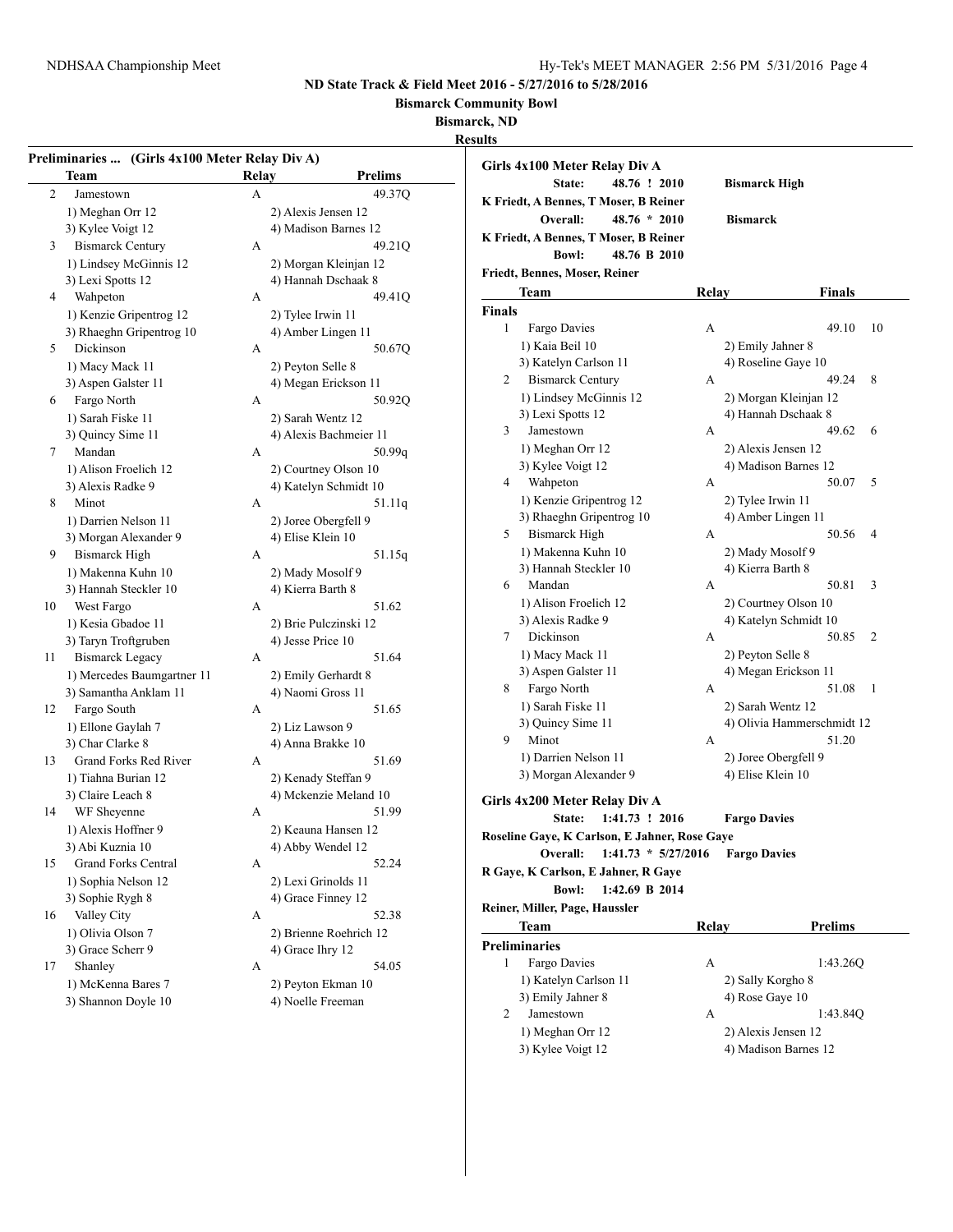**Bismarck Community Bowl**

**Bismarck, ND**

|  | Results |
|--|---------|
|  |         |

|        | Team                         | Relav | <b>Prelims</b>               | Girls 4x200 Meter Relay Div A<br>State:<br>1:41.73 ! 2016 |       | <b>Fargo Davies</b>        |               |                |
|--------|------------------------------|-------|------------------------------|-----------------------------------------------------------|-------|----------------------------|---------------|----------------|
| 3      | <b>Bismarck Century</b>      | A     | 1:43.52Q                     | Roseline Gave, K Carlson, E Jahner, Rose Gave             |       |                            |               |                |
|        | 1) Lindsey McGinnis 12       |       | 2) Kennedy Anderson 9        | Overall:<br>$1:41.73 * 5/27/2016$                         |       | <b>Fargo Davies</b>        |               |                |
|        | 3) Lexi Brown 12             |       | 4) Morgan Kleinjan 12        |                                                           |       |                            |               |                |
| 4      | Wahpeton                     | A     | 1:44.03Q                     | R Gaye, K Carlson, E Jahner, R Gaye                       |       |                            |               |                |
|        | 1) Bailey Bernstein 7        |       | 2) Tylee Irwin 11            | <b>Bowl:</b><br>1:42.69 B 2014                            |       |                            |               |                |
|        | 3) Amber Lingen 11           |       | 4) Rhaeghn Gripentrog 10     | Reiner, Miller, Page, Haussler                            |       |                            |               |                |
| 5      | Dickinson                    | A     | 1:45.970                     | Team                                                      | Relay |                            | <b>Finals</b> |                |
|        | 1) Macy Mack 11              |       | 2) Emily Keller 10           | <b>Finals</b>                                             |       |                            |               |                |
|        | 3) Aspen Galster 11          |       | 4) Megan Erickson 11         | $\mathbf{1}$<br>Fargo Davies                              | A     |                            | 1:41.73! 10   |                |
| 6      | Fargo North                  | A     | 1:47.490                     | 1) Roseline Gaye 10                                       |       | 2) Katelyn Carlson 11      |               |                |
|        | 1) Alexis Bachmeier 11       |       | 2) Sarah Wentz 12            | 3) Emily Jahner 8                                         |       | 4) Rose Gaye 10            |               |                |
|        | 3) Quincy Sime 11            |       | 4) Olivia Hammerschmidt 12   | 2<br><b>Bismarck Century</b>                              | A     |                            | $1:42.42B$ 8  |                |
| $\tau$ | <b>Bismarck High</b>         | A     | 1:46.63q                     | 1) Lindsey McGinnis 12                                    |       | 2) Kennedy Anderson 9      |               |                |
|        | 1) Makenna Kuhn 10           |       | 2) Kierra Barth 8            | 3) Lexi Brown 12                                          |       | 4) Morgan Kleinjan 12      |               |                |
|        | 3) Jaycee Walter 12          |       | 4) Mady Mosolf 9             | Wahpeton<br>3                                             | A     |                            | $1:43.47$ 6   |                |
| 8      | Shanley                      | A     | 1:47.56q                     | 1) Bailey Bernstein 7                                     |       | 2) Tylee Irwin 11          |               |                |
|        | 1) Heidi Deplazes 8          |       | 2) Ellen Erie 12             | 3) Amber Lingen 11                                        |       | 4) Rhaeghn Gripentrog 10   |               |                |
|        | 3) Julia Vetter 10           |       | 4) Jess Vig $12$             | Jamestown<br>4                                            | A     |                            | 1:44.03       | $\overline{5}$ |
| 9      | <b>Grand Forks Red River</b> | A     | 1:47.58q                     | 1) Alyssa Ukestad 10                                      |       | 2) Alexis Jensen 12        |               |                |
|        | 1) Mckenzie Meland 10        |       | 2) Claire Leach 8            | 3) Kylee Voigt 12                                         |       | 4) Madison Barnes 12       |               |                |
|        | 3) Kenady Steffan 9          |       | 4) Hannah Arason 12          | Dickinson<br>5                                            | A     |                            | 1:46.01       | $\overline{4}$ |
| 10     | <b>Bismarck Legacy</b>       | A     | 1:47.67                      | 1) Macy Mack 11                                           |       | 2) Emily Keller 10         |               |                |
|        | 1) Mercedes Baumgartner 11   |       | 2) Samantha Anklam 11        | 3) Aspen Galster 11                                       |       | 4) Megan Erickson 11       |               |                |
|        | 3) Taylor Weidner 8          |       | 4) Kaydee Wescom 9           | Bismarck High<br>6                                        | A     |                            | $1:46.45$ 3   |                |
| 11     | Mandan                       | A     | 1:47.77                      | 1) Makenna Kuhn 10                                        |       | 2) Kierra Barth 8          |               |                |
|        | 1) Alison Froelich 12        |       | 2) Katelyn Schmidt 10        | 3) Jaycee Walter 12                                       |       | 4) Mady Mosolf 9           |               |                |
|        | 3) Alexis Radke 9            |       | 4) Kaitlyn Gura 12           | 7<br>Fargo North                                          | A     |                            | 1:46.79       | $\overline{2}$ |
| 12     | WF Sheyenne                  | A     | 1:48.09                      | 1) Alexis Bachmeier 11                                    |       | 2) Sarah Wentz 12          |               |                |
|        | 1) Abby Wendel 12            |       | 2) Lucy Glessner 10          | 3) Quincy Sime 11                                         |       | 4) Olivia Hammerschmidt 12 |               |                |
|        | 3) Alexis Hoffner 9          |       | 4) Keauna Hansen 12          | 8<br>Grand Forks Red River                                | A     |                            | 1:47.40       | $\overline{1}$ |
| 13     |                              | A     | 1:48.25                      | 1) Grace Emineth 8                                        |       | 2) Mckenzie Meland 10      |               |                |
|        | Fargo South                  |       |                              | 3) Kenady Steffan 9                                       |       | 4) Hannah Arason 12        |               |                |
|        | 1) Margrit Johannesson 11    |       | 2) Liz Lawson 9              | 9<br>Shanley                                              | A     |                            | 1:48.09       |                |
| 14     | 3) Char Clarke 8<br>Minot    |       | 4) Anna Brakke 10<br>1:48.34 | 1) Heidi Deplazes 8                                       |       | 2) Ellen Erie 12           |               |                |
|        |                              | A     |                              | 3) Julia Vetter 10                                        |       | 4) Jess Vig $12$           |               |                |
|        | 1) Darrien Nelson 11         |       | 2) Annika Arnold 12          |                                                           |       |                            |               |                |
|        | 3) Morgan Alexander 9        |       | 4) Elise Klein 10            | Girls 4x400 Meter Relay Div A                             |       |                            |               |                |
| 15     | West Fargo                   | A     | 1:49.50                      | State:<br>$4:00.08$ ! 2003                                |       | Mandan                     |               |                |
|        | 1) Kesia Gbadoe 11           |       | 2) Brie Pulczinski 12        | M Luther, K Streyle, A Taylor, A Streyle                  |       |                            |               |                |
|        | 3) Jesse Price 10            |       | 4) Mykin Gunning 12          | Overall:<br>$4:00.08 * 2003$                              |       | Mandan                     |               |                |
| 16     | Bismarck St. Mary's          | A     | 1:50.96                      | M Luther, K Streyle, A Taylor, A Streyle                  |       |                            |               |                |
|        | 1) Elizabeth Preszler 10     |       | 2) Sydney Smith 10           | <b>Bowl:</b><br>3:59.05 B 2009                            |       |                            |               |                |
|        | 3) Britta Curl 10            |       | 4) Darian Coghlan 9          | Lynch, Herauf, Beaudoin, Messer                           |       |                            |               |                |
|        |                              |       |                              | <b>Team</b>                                               | Relay |                            | <b>Finals</b> |                |

| Team                         | Relav               | Finals               |
|------------------------------|---------------------|----------------------|
| <b>Finals</b>                |                     |                      |
| Jamestown                    | А                   | 4:00.24<br>10        |
| 1) Meghan Orr 12             | 2) Alexis Jensen 12 |                      |
| 3) Kylee Voigt 12            |                     | 4) Madison Barnes 12 |
| <b>Bismarck Century</b><br>2 | А                   | 4:00.24<br>8         |
| 1) Lindsey McGinnis 12       | 2) Lexi Brown 12    |                      |
| 3) Kennedy Anderson 9        |                     | 4) Taryn Neameyer 12 |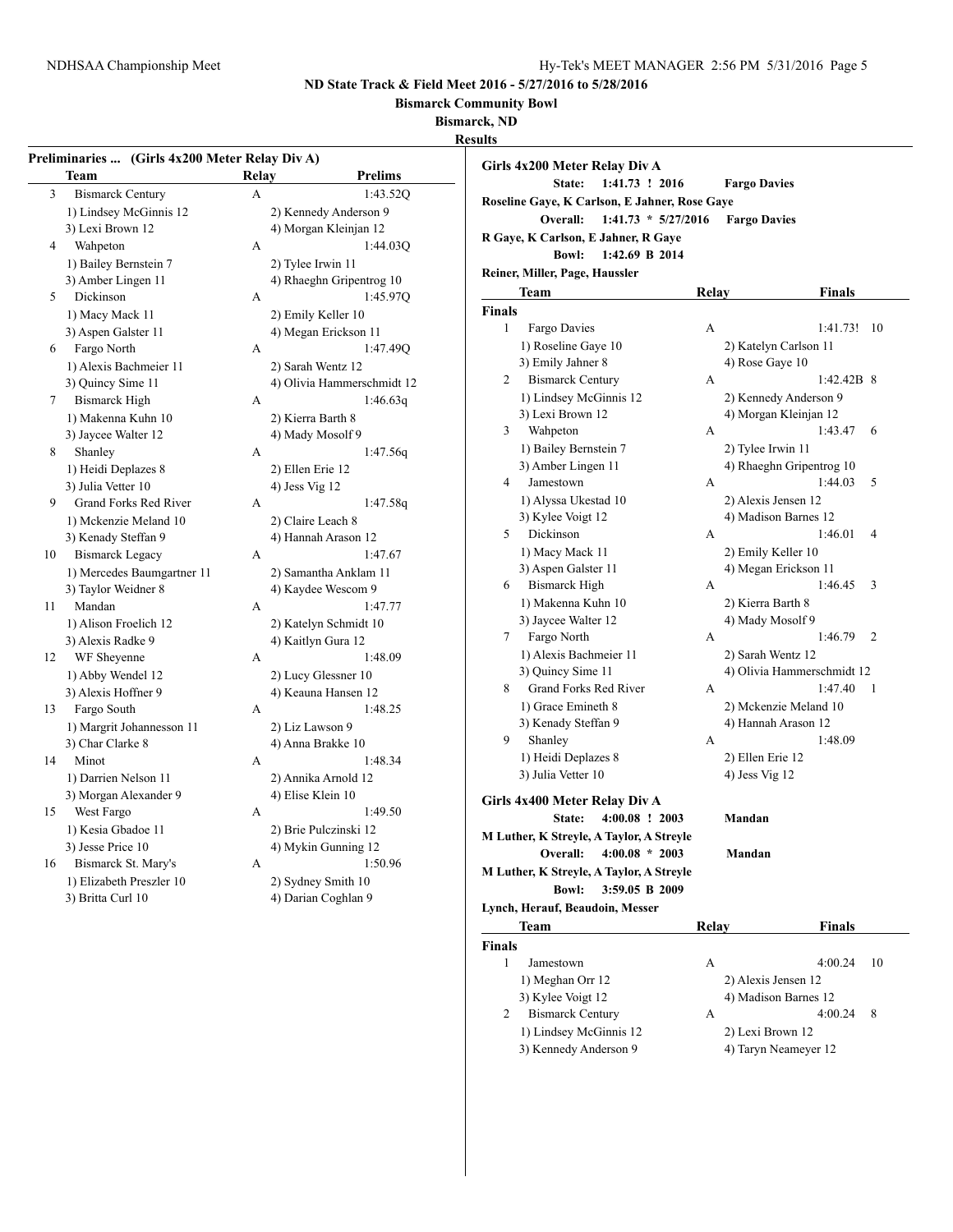**Bismarck Community Bowl**

#### **Bismarck, ND**

**Results**

|               | Finals  (Girls 4x400 Meter Relay Div A)              |              |                                |    | 5      | Fargo I             |
|---------------|------------------------------------------------------|--------------|--------------------------------|----|--------|---------------------|
|               | <b>Team</b>                                          | Relay        | <b>Finals</b>                  |    |        | 1) Katie            |
| 3             | <b>Bismarck Legacy</b>                               | A            | 4:01.45                        | 6  |        | 3) McKe             |
|               | 1) Mercedes Baumgartner 11                           |              | 2) Kaydee Wescom 9             |    | 6      | Minot               |
|               | 3) Peyton Jensen 8                                   |              | 4) Lindsey Werner 9            |    |        | $1)$ Allie $'$      |
| 4             | Fargo Davies                                         | A            | 4:06.57                        | 5  |        | 3) Meg S            |
|               | 1) Breanna Nelson                                    |              | 2) Halie Harland 10            |    | 7      | Manda               |
|               | 3) Emily Jahner 8                                    |              | 4) Rose Gaye 10                |    |        | 1) Jacey            |
| 5             | <b>Bismarck High</b>                                 | A            | 4:08.55                        | 4  |        | 3) Kaitly           |
|               | 1) Rayni Vorachek 8                                  |              | 2) Kaitlyn Page 11             |    | 8      | WF Sh               |
|               | 3) MaKensie Maher 9                                  |              | 4) Jaycee Walter 12            |    |        | 1) Katrin           |
| 6             | Shanley                                              | A            | 4:08.71                        | 3  | 9      | 3) Kately<br>Shanle |
|               | 1) Heidi Deplazes 8                                  |              | 2) Ellen Erie 12               |    |        | 1) Heidi            |
|               | 3) Julia Vetter 10                                   |              | 4) Jess Vig 12                 |    |        | 3) Ellen            |
| 7             | Grand Forks Red River                                | A            | 4:09.43                        | 2  | 10     | Fargo l             |
|               | 1) Kenady Steffan 9                                  |              | 2) Claire Leach 8              |    |        | 1) Mary             |
| 8             | 3) Mackenzie Severson 9<br>Fargo North               | A            | 4) Hannah Arason 12<br>4:10.34 | 1  |        | 3) Ellie I          |
|               | 1) Mary Sem 10                                       |              | 2) Kaia Hudson 10              |    | 11     | Jamest              |
|               | 3) Olivia Hammerschmidt 12                           |              | 4) Alexis Bachmeier 11         |    |        | 1) Bailey           |
| 9             | Minot                                                | A            | 4:11.11                        |    |        | 3) Jayme            |
|               | 1) Tessa Olson 9                                     |              | 2) Lauren Picard 9             |    | 12     | Grand               |
|               | 3) Meg Super 12                                      |              | 4) Annika Arnold 12            |    |        | 1) Gretcl           |
| 10            | Dickinson                                            | A            | 4:12.95                        |    |        | 3) Oksan            |
|               | 1) Macy Mack 11                                      |              | 2) Peyton Selle 8              |    |        |                     |
|               | 3) Aspen Galster 11                                  |              | 4) Emily Keller 10             |    |        | Girls High Ju       |
| 11            | WF Sheyenne                                          | A            | 4:14.02                        |    |        | St                  |
|               | 1) Keauna Hansen 12                                  |              | 2) Mattyson Barta 10           |    |        | Over                |
|               | 3) Alexis Hoffner 9                                  |              | 4) Lucy Glessner 10            |    |        | $\bf{B}$            |
| 12            | Fargo South                                          | A            | 4:24.27                        |    |        | <b>Name</b>         |
|               | 1) Liz Lawson 9                                      |              | 2) Margrit Johannesson 11      |    | Finals |                     |
|               | 3) Anna Brakke 10                                    |              | 4) Kyra Gardner 12             |    | 1      | Hannal              |
|               |                                                      |              |                                |    | 2      | Rachel              |
|               | Girls 4x800 Meter Relay Div A<br>9:28.55 ! 2015      |              |                                |    | 3      | Kenned              |
|               | State:<br>J Schutte, T Neameyer, K Anderson, J Jacob |              | <b>Bismarck Century</b>        |    | 4      | Allie N             |
|               | $9:28.55 * 2015$<br>Overall:                         |              |                                |    | 5      | Madisc              |
|               |                                                      |              | <b>Bismarck Century</b>        |    | 6      | Gabby               |
|               | J Schutte, T Neameyer, K Anderson, J Jacob           |              |                                |    | 6      | Lexi Jo             |
|               | 9:28.55 B 5/22/2015<br><b>Bowl:</b>                  |              | <b>Bismarck Century</b>        |    | 8      | Alexis              |
|               | J Schutte, T Neameyer, K Anderson, J Jacob           |              |                                |    | 8      | Blythe              |
|               |                                                      | <b>Relav</b> | Finals                         |    | 9      | Cadyn               |
| <b>Finals</b> |                                                      |              |                                |    | 11     | Kaia S              |
| 1             | <b>Bismarck High</b>                                 | A            | 9:32.98                        | 10 | 11     | Ashley              |
|               | 1) Grace Gannon 12                                   |              | 2) Mattie ShirleyFairbairn 9   |    | 11     | Megan               |
|               | 3) Michaela Dora 9                                   |              | 4) Callie Clausnitzer 8        |    | 11     | Kiera I             |
| 2             | <b>Grand Forks Central</b>                           | A            | 9:34.42                        | 8  | 11     | Bailee              |
|               | 1) Alexis Roehl 9                                    |              | 2) Rachel Torrey 10            |    | 11     | Beth A              |
|               | 3) Grace Roehl 12                                    |              | 4) Karly Ackley 11             |    | ---    | Abby I              |
| 3             | <b>Bismarck Century</b>                              | A            | 9:38.52                        | 6  | ---    | Josie K             |
|               | 1) Taryn Neameyer 12                                 |              | 2) Mandy Stenehjem 12          |    |        |                     |
| 4             | 3) Kelby Anderson 11                                 |              | 4) Brianna Rittenbach 9        |    |        |                     |
|               | <b>Bismarck Legacy</b><br>1) Kaydee Wescom 9         | A            | 9:39.41<br>2) Emma Fricke 9    | 5  |        |                     |
|               | 3) Peyton Jensen 8                                   |              | 4) Lindsey Werner 9            |    |        |                     |
|               |                                                      |              |                                |    |        |                     |
|               |                                                      |              |                                |    |        |                     |

| lts            |                                                    |               |    |                        |             |     |
|----------------|----------------------------------------------------|---------------|----|------------------------|-------------|-----|
| 5              | Fargo Davies                                       |               |    | А                      | 9:48.54     | 4   |
|                | 1) Katie Bye 12                                    |               |    | 2) McKenna Vetter 12   |             |     |
|                | 3) McKenzie Burian 9                               |               |    | 4) Ryleigh Wacha 7     |             |     |
| 6              | Minot                                              |               |    | А                      | 9:51.09     | 3   |
|                | 1) Allie Wahlund 8                                 |               |    | 2) Abigail Hoffarth 8  |             |     |
|                | 3) Meg Super 12                                    |               |    | 4) Allie Nelson 8      |             |     |
| 7              | Mandan                                             |               |    | А                      | 9:59.93     | 2   |
|                | 1) Jacey Wilson 12                                 |               |    | 2) Kelby Rinas 8       |             |     |
|                | 3) Kaitlyn Gura 12                                 |               |    | 4) Sharrie Heinert 11  |             |     |
| 8              | WF Sheyenne                                        |               |    | A                      | 10:04.35    | 1   |
|                | 1) Katrina Dietz 9                                 |               |    | 2) Kalley Miller 11    |             |     |
|                | 3) Katelyn Ask 11                                  |               |    | 4) Mattyson Barta 10   |             |     |
| 9              | Shanley                                            |               |    | А                      | 10:04.57    |     |
|                | 1) Heidi Deplazes 8                                |               |    | 2) Fiona Smith 8       |             |     |
|                | 3) Ellen Erie 12                                   |               |    | 4) Jess Vig 12         |             |     |
| 10             | Fargo North                                        |               |    | A                      | 10:18.53    |     |
|                | 1) Mary Sem 10                                     |               |    | 2) Kaia Hudson 10      |             |     |
|                | 3) Ellie Hammes 10                                 |               |    | 4) Sarah Harms 11      |             |     |
| 11             | Jamestown                                          |               |    | A                      | 10:19.55    |     |
|                | 1) Bailey Heinert 10                               |               |    | 2) Lindi Chadwick 12   |             |     |
| 12             | 3) Jaymee George 9<br><b>Grand Forks Red River</b> |               |    | 4) Meghan Ford 7       |             |     |
|                |                                                    |               |    | A                      | 10:30.20    |     |
|                | 1) Gretchen Schreiner 12                           |               |    | 2) Ella Fosse 7        |             |     |
|                | 3) Oksana Kroese 8                                 |               |    | 4) Peytan Campbell     |             |     |
|                | Girls High Jump Div A                              |               |    |                        |             |     |
|                | State:                                             | 5-09 ! 2013   |    | Kira Larson            |             |     |
|                | Overall:                                           | $5-10 * 2014$ |    | <b>Lexy Wittmayer</b>  |             |     |
|                |                                                    |               |    |                        |             |     |
|                | <b>Bowl:</b>                                       | 5-10 B 2014   |    | Lexi Wittmayer         |             |     |
|                | Name                                               |               |    | Yr School              | Finals      |     |
| Finals         |                                                    |               |    |                        |             |     |
| 1              | Hannah Arason                                      |               | 12 | GF Red River           | 5-06.00     | 10  |
| $\overline{c}$ | Rachel Schumacher                                  |               |    | 12 Bismarck High       | 5-05.00     | 8   |
| 3              | Kennedi Sand                                       |               |    | 12 West Fargo          | 5-02.00     | 6   |
| 4              | Allie Nelson                                       |               |    | 8 Minot                | 5-01.00     | 5   |
| 5              | <b>Madison Connors</b>                             |               |    | 9 West Fargo           | J5-01.00    | 4   |
| 6              | Gabby Ries                                         |               |    | 12 Shanley             | 4-11.00     | 2.5 |
| 6              | Lexi Jordheim                                      |               |    | 10 Dickinson           | $4 - 11.00$ | 2.5 |
| 8              | Alexis Wanner                                      |               | 10 | Shanley                | J4-11.00    | 0.5 |
| 8              | <b>Blythe Ehrmantraudt</b>                         |               |    | 10 Bismarck High       | J4-11.00    | 0.5 |
| 9              | Cadyn Schock                                       |               |    | 10 WF Sheyenne         | J4-11.00    |     |
| 11             | Kaia Schneider                                     |               | 8  | Fargo Davies           | 4-09.00     |     |
| 11             | Ashley Conneran                                    |               | 10 | GF Red River           | 4-09.00     |     |
| 11             | Megan Henderson                                    |               | 9  | <b>Bismarck High</b>   | 4-09.00     |     |
| 11             | Kiera Bauer                                        |               | 9  | <b>Bismarck Legacy</b> | 4-09.00     |     |
| 11             | <b>Bailee Blickensderfer</b>                       |               | 10 | Century                | 4-09.00     |     |
| 11             | <b>Beth Alexander</b>                              |               | 11 | Devils Lake            | 4-09.00     |     |
| …              | Abby Kallenbach                                    |               | 9  | Jamestown              | NH          |     |
| ---            | Josie Krupich                                      |               | 12 | Fargo North            | NΗ          |     |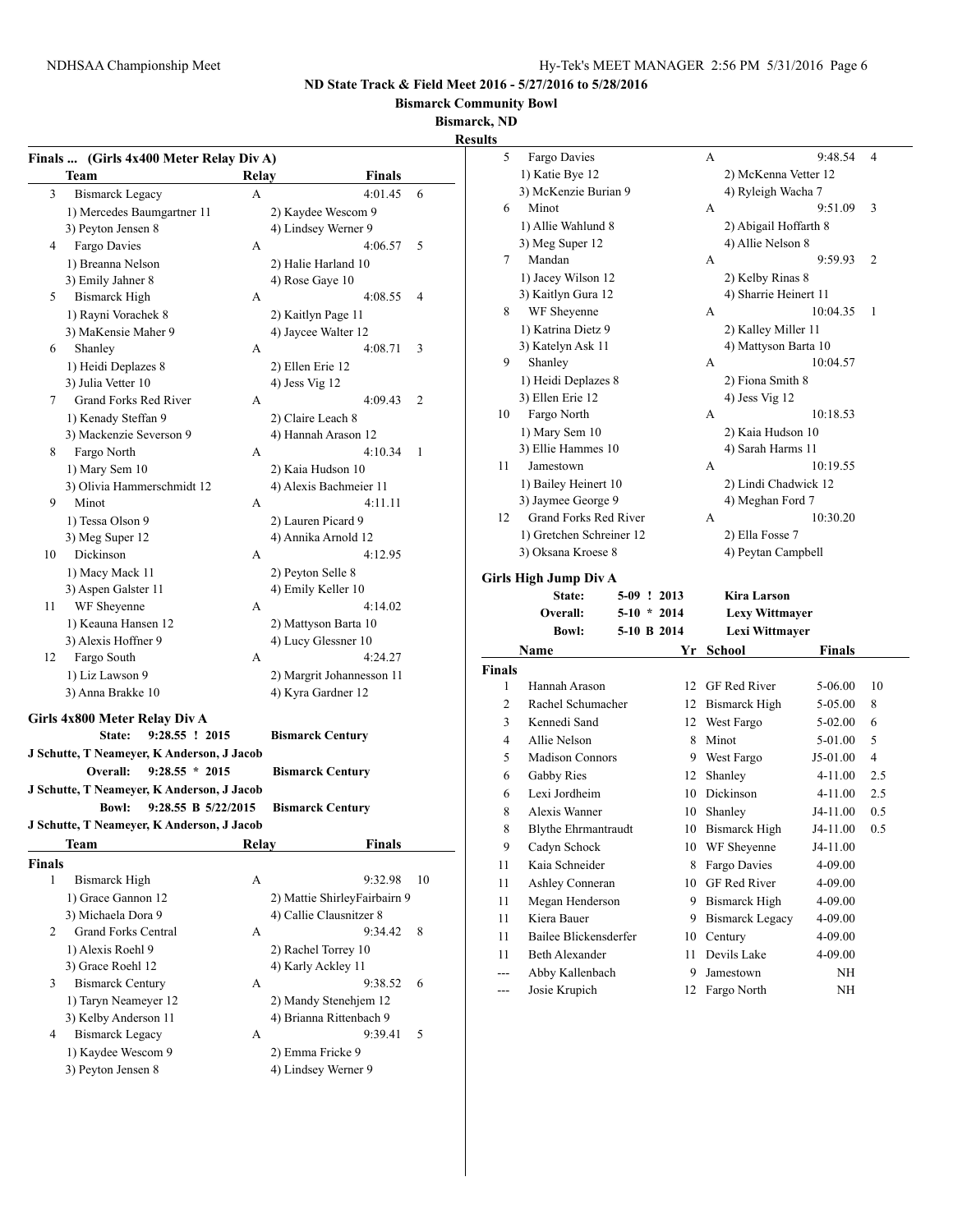#### NDHSAA Championship Meet Hy-Tek's MEET MANAGER 2:56 PM 5/31/2016 Page 7

#### **ND State Track & Field Meet 2016 - 5/27/2016 to 5/28/2016**

**Bismarck Community Bowl**

**Bismarck, ND**

**Results**

|                    | <b>Girls Pole Vault Div A</b>  |                   |    |                          |               |                |
|--------------------|--------------------------------|-------------------|----|--------------------------|---------------|----------------|
|                    | State:                         | $12-05$ ! 2014    |    | <b>Lauren Gietzen</b>    |               |                |
|                    | Overall:                       | $12-05 * 2014$    |    | <b>Lauren Gietzen</b>    |               |                |
|                    | <b>Bowl:</b>                   | 12-05 B 2014      |    | <b>Lauren Gietzen</b>    |               |                |
|                    | <b>Name</b>                    |                   | Yr | School                   | Finals        |                |
| <b>Finals</b>      |                                |                   |    |                          |               |                |
| 1                  | Grace Finney                   |                   | 12 | <b>GF</b> Central        | 11-06.00      | 10             |
| 2                  | Morgan Gietzen                 |                   | 12 | Century                  | 11-03.00      | 8              |
| 3                  | Lexi Jordheim                  |                   | 10 | Dickinson                | 10-00.00      | 6              |
| 4                  | <b>Blythe Ehrmantraudt</b>     |                   | 10 | <b>Bismarck High</b>     | 9-09.00       | 5              |
| 5                  | Alya Kretchman                 |                   | 10 | Fargo Davies             | 9-06.00       | 4              |
| 6                  | Erin Hillerud                  |                   | 12 | Jamestown                | J9-06.00      | 3              |
| 7                  | Jenna Rieth                    |                   | 12 | Fargo Davies             | J9-06.00      | $\overline{c}$ |
| 8                  | <b>Bailee Enlow</b>            |                   |    | 12 GF Red River          | 9-03.00       | 0.5            |
| 8                  | Brooke Prochaska               |                   |    | 9 WF Sheyenne            | 9-03.00       | 0.5            |
| 9                  | Meghan Ackerman                |                   |    | 9 Dickinson              | J9-03.00      |                |
| 11                 | Makensie Johnson               |                   | 9  | Bismarck High            | 8-09.00       |                |
| 12                 | Emily Stillwell                |                   | 10 | WF Sheyenne              | 8-03.00       |                |
|                    | <b>Girls Long Jump Div A</b>   |                   |    |                          |               |                |
|                    | State:                         | 19-03.25 ! 2005   |    | <b>McKenzie Mehlisch</b> |               |                |
|                    | Overall:                       | $19-05.50 * 2006$ |    | <b>Whitney Carlson</b>   |               |                |
|                    | <b>Bowl:</b>                   | 19-05.50 B 2006   |    | <b>Whitney Carlson</b>   |               |                |
|                    | Name                           |                   | Yr | <b>School</b>            | Finals        |                |
| <b>Finals</b>      |                                |                   |    |                          |               |                |
| 1                  | Kylee Bergantine               |                   | 11 | Fargo Davies             | 18-03.00      | 10             |
| $\mathbf{2}$       | <b>Blythe Ehrmantraudt</b>     |                   | 10 | <b>Bismarck High</b>     | 17-07.50      | 8              |
| 3                  | Lexi Spotts                    |                   | 12 | Century                  | 17-02.50      | 6              |
| 4                  | Grace Emineth                  |                   | 8  | <b>GF</b> Red River      | 17-01.50      | 5              |
| 5                  | Josie Anderson                 |                   | 12 | Century                  | 17-00.50      | $\overline{4}$ |
| 6                  | Amber Lingen                   |                   | 11 | Wahpeton                 | 16-11.50      | 3              |
| 7                  | Katelyn Carlson                |                   | 11 | Fargo Davies             | $16 - 10.00$  | $\overline{2}$ |
| 8                  | Taylor Weidner                 |                   |    | 8 Bismarck Legacy        | 16-08.75      | 1              |
| 9                  | Kaitlyn Emmil                  |                   | 9  | <b>Bismarck Legacy</b>   | 16-06.00      | $-0.5$         |
| 10                 | Morgan Gietzen                 |                   | 12 | Century                  | 16-05.50      | $+0.0$         |
| 11                 | Sophia Nelson                  |                   |    | 12 GF Central            | 16-05.00      | $+0.0$         |
| 12                 | Ashley Hulm                    |                   | 9  | <b>Bismarck Legacy</b>   | 16-01.75      | $+0.0$         |
| 13                 | Merritt Beil                   |                   | 8  | Fargo Davies             | 15-08.00      | $+0.0$         |
| 14                 | Meghan Ackerman                |                   | 9  | Dickinson                | 15-07.75      | $-1.3$         |
| 15                 | Morgan Kainz                   |                   | 10 | Dickinson                | 15-06.50      | $+0.0$         |
| 16                 | Kennedi Sand                   |                   | 12 | West Fargo               | 15-06.25      | $+0.0$         |
| 17                 | Maggie Steffen                 |                   | 10 | <b>GF</b> Red River      | 15-06.00      | $+0.0$         |
| ---                | Jessica Foster                 |                   | 11 | <b>Bismarck High</b>     |               | ND NWI         |
|                    |                                |                   |    |                          |               |                |
|                    | <b>Girls Triple Jump Div A</b> |                   |    |                          |               |                |
|                    | <b>State:</b>                  | 39-04.25 ! 1998   |    | <b>Crystal Cummins</b>   |               |                |
|                    | Overall:                       | $39-04.25 * 1998$ |    | <b>Crystal Cummins</b>   |               |                |
|                    |                                | 39-08.25 B 2008   |    | Kristen Killoran         |               |                |
|                    | Bowl:                          |                   | Yr | <b>School</b>            | <b>Finals</b> |                |
|                    | Name                           |                   |    |                          |               |                |
|                    |                                |                   |    |                          |               |                |
| <b>Finals</b><br>1 | Kylee Bergantine               |                   | 11 | Fargo Davies             | 38-05.00      | 10             |
| 2                  | <b>Blythe Ehrmantraudt</b>     |                   | 10 | <b>Bismarck High</b>     | 37-09.00      | 8              |
| 3                  | Rachel Schumacher              |                   | 12 | <b>Bismarck High</b>     | 36-11.00      | 6              |

| 5  | Ashley Hulm          | 9  | Bismarck Legacy     | J35-07.00 | 4              |
|----|----------------------|----|---------------------|-----------|----------------|
| 6  | Amber Lingen         | 11 | Wahpeton            | 35-02.00  | 3              |
| 7  | Kaitlyn Emmil        | 9  | Bismarck Legacy     | 35-01.00  | $\overline{2}$ |
| 8  | Shelby Arman         | 12 | Bismarck High       | 35-00.50  | 1              |
| 9  | McKenna Rayl         | 11 | Fargo Davies        | 34-07.00  | 1.5            |
| 10 | <b>Aubrey Porter</b> | 11 | Minot               | 34-06.50  | 1.0            |
| 11 | Tariah Berry         | 11 | Fargo Davies        | 34-06.00  | $-0.3$         |
| 12 | Claire Leach         | 8  | <b>GF</b> Red River | 34-05.50  | 0.2            |
| 13 | Markel Gross         | 11 | Bismarck Legacy     | 34-01.50  | 0.3            |
| 14 | Anna Brakke          | 10 | Fargo South         | 33-08.00  | $+0.0$         |
| 15 | Tiahna Burian        | 12 | <b>GF</b> Red River | 33-07.75  | 1.8            |
| 16 | Elise Klein          | 10 | Minot               | 33-05.00  | 0.7            |
| 17 | Kaia Schneider       | 8  | Fargo Davies        | 33-02.00  | 0.7            |
| 18 | Beth Alexander       | 11 | Devils Lake         | 33-01.50  | $+0.0$         |
| 19 | Madi Klein           | 11 | Century             | 33-01.00  | $+0.0$         |
| 20 | Morgan Kainz         | 10 | Dickinson           | 32-07.50  | $-0.5$         |
| 20 | Jerikah Zander       | 9  | Century             | 32-07.50  | $+0.0$         |
| 22 | Mara Nash            | 11 | <b>GF</b> Central   | 32-07.25  | 0.5            |
| 23 | Elise Rue            | 9  | Fargo Davies        | 32-02.50  | $+0.0$         |

**Girls Shot Put Div A State: 48-02.75 ! 2001 Briona Reynolds Overall: 48-02.75 \* 2001 Briona Reynolds Bowl: 48-02.75 B 2001 Brionna Reynolds Name Yr School Finals Finals** Akealy Moton 11 West Fargo 47-01.50 10 Keely Walker 12 West Fargo 44-09.00 8 Regan Dennis 11 Century 40-11.00 6 Aubrey Malnourie 12 Century 39-05.50 5 Erin Nelson 12 Devils Lake 38-09.00 4 Camari McCarroll 9 Bismarck High 37-03.00 3 Lexi Stein 12 West Fargo J37-03.00 2 Megan Heick 10 Bis St.Mary's 37-02.00 1 Elizabeth Lucy 11 Minot 36-10.00 Mia Murph 11 GF Red River 36-08.00 11 Shelby Frank 8 GF Red River 36-06.50 Samantha Moe 10 Minot 35-07.50 Onna Scheuer 10 Century 34-11.00 Katelyn Klefstad 12 GF Red River 34-05.00 Leah Grove 12 Dickinson 34-03.00 McKaeli Johnson 11 Bismarck High 33-08.00 17 Lauren Ware 8 Century 33-06.00

### **Girls Discus Throw Div A**

|               | State:<br>Overall:<br><b>Bowl:</b> | 172-00<br>172-00 | ! 1999<br>$*1999$<br>173-10 B 1999 | <b>Briona Reynolds</b><br><b>Briona Reynolds</b><br><b>Brionna Reynolds</b> |               |                |
|---------------|------------------------------------|------------------|------------------------------------|-----------------------------------------------------------------------------|---------------|----------------|
|               | Name                               |                  |                                    | Yr School                                                                   | <b>Finals</b> |                |
| <b>Finals</b> |                                    |                  |                                    |                                                                             |               |                |
| 1             | Shelby Frank                       |                  | 8.                                 | <b>GF</b> Red River                                                         | 128-01        | 10             |
| 2             | Keely Walker                       |                  |                                    | 12 West Fargo                                                               | 127-02        | 8              |
| 3             | Kelsey Calhoun                     |                  | 12                                 | Dickinson                                                                   | 120-07        | 6              |
| 4             | Samantha Moe                       |                  | 10                                 | Minot                                                                       | 120-02        | 5              |
| 5             | Brittany Hawkinson                 |                  |                                    | 12 Bismarck High                                                            | $118-10$      | $\overline{4}$ |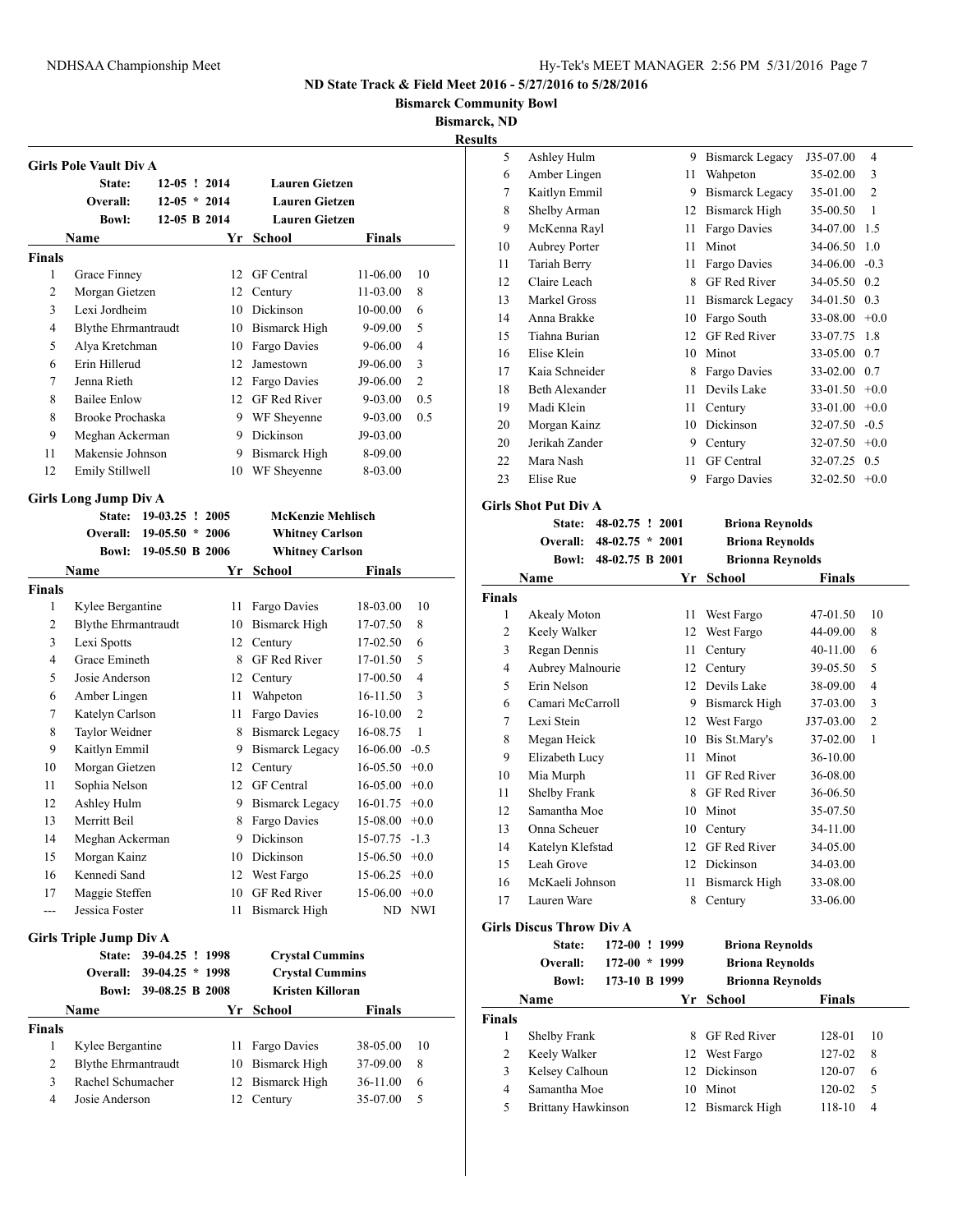#### **Bismarck Community Bowl**

## **Bismarck, ND**

|                | Finals  (Girls Discus Throw Div A)         |                 |    |                                                  |               |                         |
|----------------|--------------------------------------------|-----------------|----|--------------------------------------------------|---------------|-------------------------|
|                | Name                                       |                 |    | Yr School                                        | <b>Finals</b> |                         |
| 6              | Regan Dennis                               |                 |    | 11 Century                                       | 116-06        | $\overline{\mathbf{3}}$ |
| $\tau$         | Lexi Stein                                 |                 |    | 12 West Fargo                                    | 116-04        | $\overline{2}$          |
| 8              | Katie German                               |                 |    | 11 Bismarck High                                 | 116-03        | -1                      |
| 9              | Kate Little                                |                 |    | 11 Century                                       | 112-02        |                         |
| 10             | Amber Gathman                              |                 |    | 12 Devils Lake                                   | $110 - 10$    |                         |
| 11             | Aubrey Malnourie                           |                 |    | 12 Century                                       | 108-07        |                         |
| 12             | Erin Nelson                                |                 |    | 12 Devils Lake                                   | 106-07        |                         |
| 13             | Camari McCarroll                           |                 | 9  | <b>Bismarck High</b>                             | $104 - 11$    |                         |
| 14             | Akealy Moton                               |                 |    | 11 West Fargo                                    | 103-08        |                         |
| 15             | Kylie Vandervorste                         |                 |    | 12 Bismarck High                                 | 99-04         |                         |
| 16             | Anna Roaldson                              |                 | 9  | <b>Bismarck High</b>                             | $97 - 10$     |                         |
| 17             | <b>Emily Dietz</b>                         |                 |    | 11 Shanley                                       | 94-02         |                         |
| 18             | Lexi Kerzman                               |                 |    | 11 Bismarck High                                 | 84-06         |                         |
|                |                                            |                 |    |                                                  |               |                         |
|                | <b>Girls Javelin Throw Div A</b><br>State: | 148-03 ! 2002   |    | <b>Katie Wilson</b>                              |               |                         |
|                | Overall:                                   | $148-03 * 2002$ |    | <b>Katie Wilson</b>                              |               |                         |
|                | <b>Bowl:</b>                               | 145-10 B 2001   |    | Dana Olimb                                       |               |                         |
|                | Name                                       |                 |    | Yr School                                        | <b>Finals</b> |                         |
| <b>Finals</b>  |                                            |                 |    |                                                  |               |                         |
| $\mathbf{1}$   | Akealy Moton                               |                 |    | 11 West Fargo                                    | 145-01        | 10                      |
| $\overline{c}$ | Hannah Arason                              |                 |    | 12 GF Red River                                  | 139-04        | 8                       |
| 3              | Regan Dennis                               |                 |    | 11 Century                                       | 135-02        | 6                       |
| 4              | Maggie Steffen                             |                 |    | 10 GF Red River                                  | 118-02        | 5                       |
| 5              | Kennedi Sand                               |                 |    | 12 West Fargo                                    | 116-04        | $\overline{4}$          |
| 6              | Madi Klein                                 |                 | 11 | Century                                          | 114-09        | 3                       |
| 7              | Elli Strand                                |                 |    | 12 GF Red River                                  | 114-04        | 2                       |
| 8              | Brooklynn Koenig                           |                 |    | 7 Shanley                                        | 112-04        | -1                      |
| 9              | Lexus Mosbrucker                           |                 |    | 10 Bismarck High                                 | 110-00        |                         |
|                |                                            |                 |    |                                                  | 109-07        |                         |
| 10             | <b>Bailey Hoffner</b>                      |                 |    | 12 WF Sheyenne                                   |               |                         |
| 11             | Alicia Weiand                              |                 |    | 12 Mandan                                        | 108-08        |                         |
| 12             | Britta Curl                                |                 |    | 10 Bis St.Mary's                                 | 108-02        |                         |
| 13             | Kayla Stroh                                |                 |    | 10 WF Sheyenne                                   | 108-00        |                         |
| 14             | Erin Nelson                                |                 |    | 12 Devils Lake                                   | $107 - 10$    |                         |
| 15             | Kelsey Calhoun                             |                 |    | 12 Dickinson                                     | 107-06        |                         |
| 16             | Tariah Berry                               |                 |    | 11 Fargo Davies                                  | 100-08        |                         |
| 17             | Raegan Linster                             |                 |    | 10 Dickinson                                     | 99-07         |                         |
| 18             | Camari McCarroll                           |                 |    | 9 Bismarck High                                  | 92-09         |                         |
|                |                                            |                 |    |                                                  |               |                         |
|                |                                            |                 |    | Women - Div A - Team Rankings - 19 Events Scored |               |                         |
|                | 1) Fargo Davies                            |                 |    |                                                  |               | 122                     |
|                | 2) Bismarck Century                        |                 |    |                                                  |               | 119                     |
|                | 3) Bismarck High                           |                 |    |                                                  |               | 92.5                    |
|                | 4) West Fargo                              |                 |    |                                                  |               | 73                      |
|                | 5) Grand Forks Red River                   |                 |    |                                                  |               | 57.5                    |
|                | <b>Grand Forks Central</b><br>6)           |                 |    |                                                  |               | 46                      |
|                | 7) Jamestown                               |                 |    |                                                  |               | 41                      |
|                | 8) Minot                                   |                 |    |                                                  |               | 37                      |
|                | 9) Wahpeton                                |                 |    |                                                  |               | 34                      |
|                | 10) Dickinson                              |                 |    |                                                  |               | 30.5                    |
|                |                                            |                 |    |                                                  |               |                         |

11) Bismarck Legacy 30 12) Shanley 17 13) Mandan 16 14) Williston 9